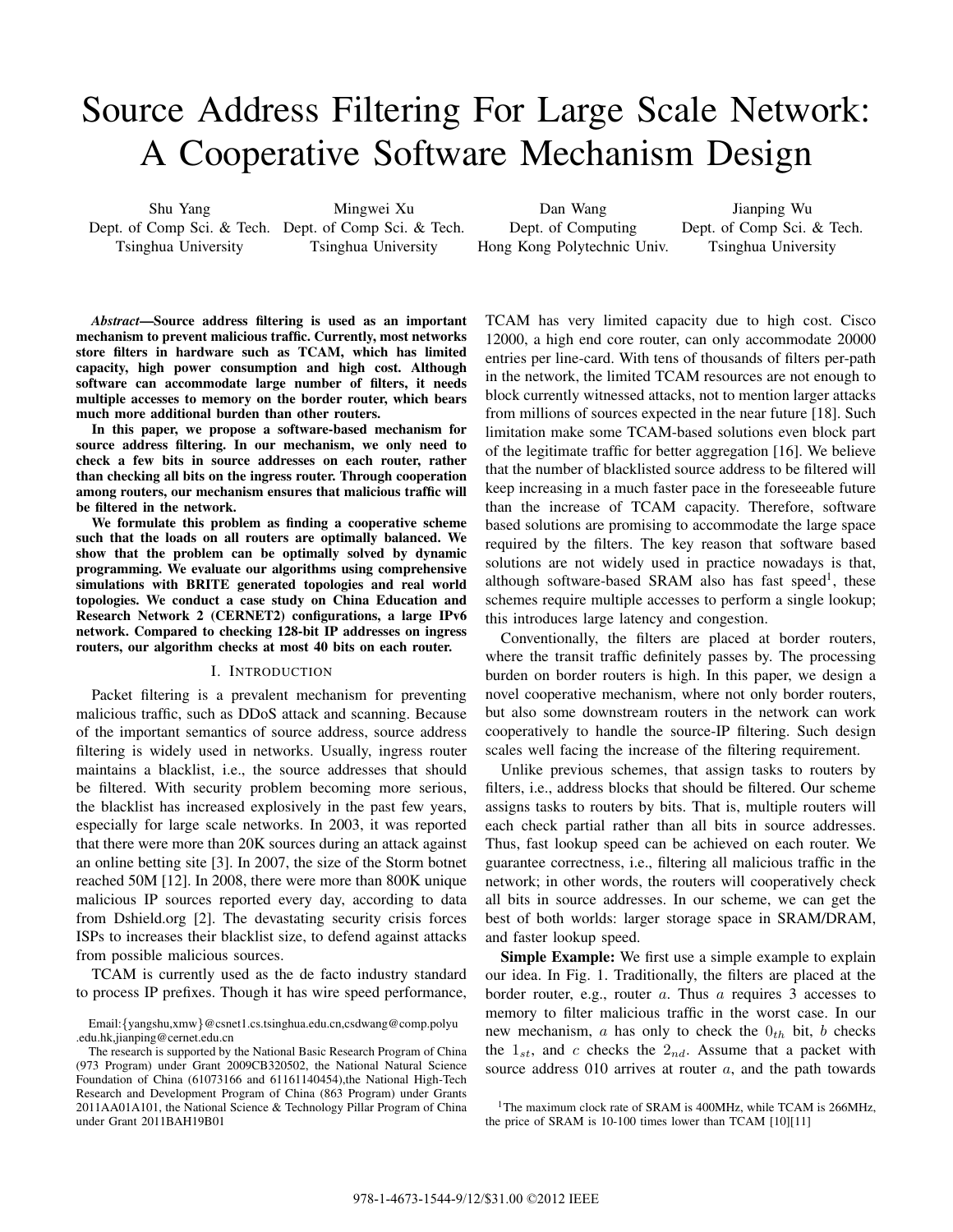destination is  $\{a, b, c, d\}$ . First, router *a* checks the  $0<sub>th</sub>$  bit in source address, and moves the pointer from the root to the  $1_{st}$  level, then it passes the packet to router *b*. *b* checks the  $1_{st}$  bit and passes the packet to  $c$ , which checks the  $2_{nd}$ bit and concludes that the packet should be filtered. With the mechanism, each router requires fewer accesses to memory. When the network is large, the amortized burden on each router can be quite low.



Fig. 1: Router *a* is the ingress and *d, e, f* are egress routers. Assume the source address has 3 bits, and there are 3 source filters: 1\*, 00\*, 010. The source filters are organized as uni-bit trie.

The above example is not special. In this paper, we generalize the above example by formulating a problem where we need to balance the load across different routers, given 1) the total bit set that has to be checked; 2) the spare capacity on each router that can be used for source filter; in other words, there is a limitation on the extra burden for each router. We develop an optimal solution based on dynamic programming.

We conduct comprehensive simulations using both real and BRITE generated topologies. The results show that our algorithm can largely reduce the number of bits each router has to check, and load is much more balanced across routers.We also conduct a case study using the topology of China Education and Research Network 2 (CERNET2), the world's largest IPv6 backbone network (including 59 Giga-PoPs). The results show that each router has only to check at most 40 bits out of 128-bit IPv6 address and the maximum utilization is much lower. We also evaluate the control overheads of our scheme, using real data traces, that recorded the topology changes of CERNET2 during four months. The results show that the control overheads caused by our scheme is quite low.

#### II. RELATED WORK

Many solutions have been proposed to battle DoS problem and spoof problem with filters. For example, ingress access list [4], static ACL (Access Control List) is used to keep private source addresses out of the Internet [6]. However, most solutions store the blacklist in TCAM, which is a scarce resource in network. While the blacklist increases tremendously, TCAMbased filtering can not accommodate so many entries.

Due to lack of hardware memory space, many solutions tried to reduce the number of filters, [14] aggregated source prefixes to shorter prefixes. [22] proposed to use bloom filter to exclude suspected malicious traffic. However, reduced filters will cause collateral damage, i.e., legitimate traffic may also be blocked. To make efficient use of scarce TCAM resources, [18] studied the problem of filter selection as a resource allocation problem, [8] employed bayesian decision theory to optimize the set of filters based on history of attacking information.

In [18], distributed filtering was studied to reduce collateral damage. It places different filters on different routers, such that each router blocks different IP addresses along a path. However, the scheme has two drawbacks, 1) it is based on ACLs that resides in TCAM, but in most cases only border routers have ACLs for preventing malicious traffic into the network; 2) once the filter set changes, e.g., adding a new blocked IP address, or network topology changes, routers have to re-compute across different routers, which increases additional control overheads. Compared with [18], our scheme only re-computes when topology changes.

TABLE I: Comparison of different filtering schemes

| Metrics<br><b>Schemes</b>           | Lookup speed | Storage space | Overheads $**$ |
|-------------------------------------|--------------|---------------|----------------|
| Centralized&Hardware                | Fast         | Low           |                |
| Centralized&Software                | Slow         | Large         |                |
| Distributed by filters<br>&Hardware | Fast         | $Larger*$     | Higher         |
| Distributed by filters<br>&Software | Slow         | Large         | Higher         |
| Distributed by bits<br>&Software    | Fast         | Large         | Lower          |

The storage space is larger if routers along the path have ACLs, however, only border routers have ACLs practically.

\*\* Control overheads caused by distributed schemes.

We compare all possible schemes (distributed by bits&hardware Scheme does not exist) in Table I. We can see that our scheme is the only one, that can achieve fast lookup speed, large storage space and low control overheads.

## III. DESIGN OVERVIEW

## *A. Assumptions*

To restrict the scope of our study, we first make a few assumptions: 1) We assume the existence of blacklist, this can be constructed based on either history data [12] or attacking information from other hosts [17]. Constructing the blacklist is orthogonal to our paper; 2) We assume that we can insert additional information between IP and MAC header, (e.g., the same as MPLS), or in the option positions so as to carry some information between adjacent routers; 3) We assume the routers are less likely to be attacked and intra-domain communications are secure, despite our efforts to take failsafe into account; 4) We admit that using our scheme, we may not prevent malicious traffic at the border routers. Some ISPs do tolerate the existence of malicious traffic inside their networks [15]. We will study this in more details in our future work so that we can focus on router cooperation in this paper.

## *B. Encoding the Trie and Header Format*

Ingress routers can get a blacklist, i.e., a set of filters, through existing methods. Different ingress routers may have different blacklists, as they may be connected to attackers from different sources, they may also share the same blacklist.

Ingress routers will first distribute the filters to other routers in network. When any router obtains the filters, it should install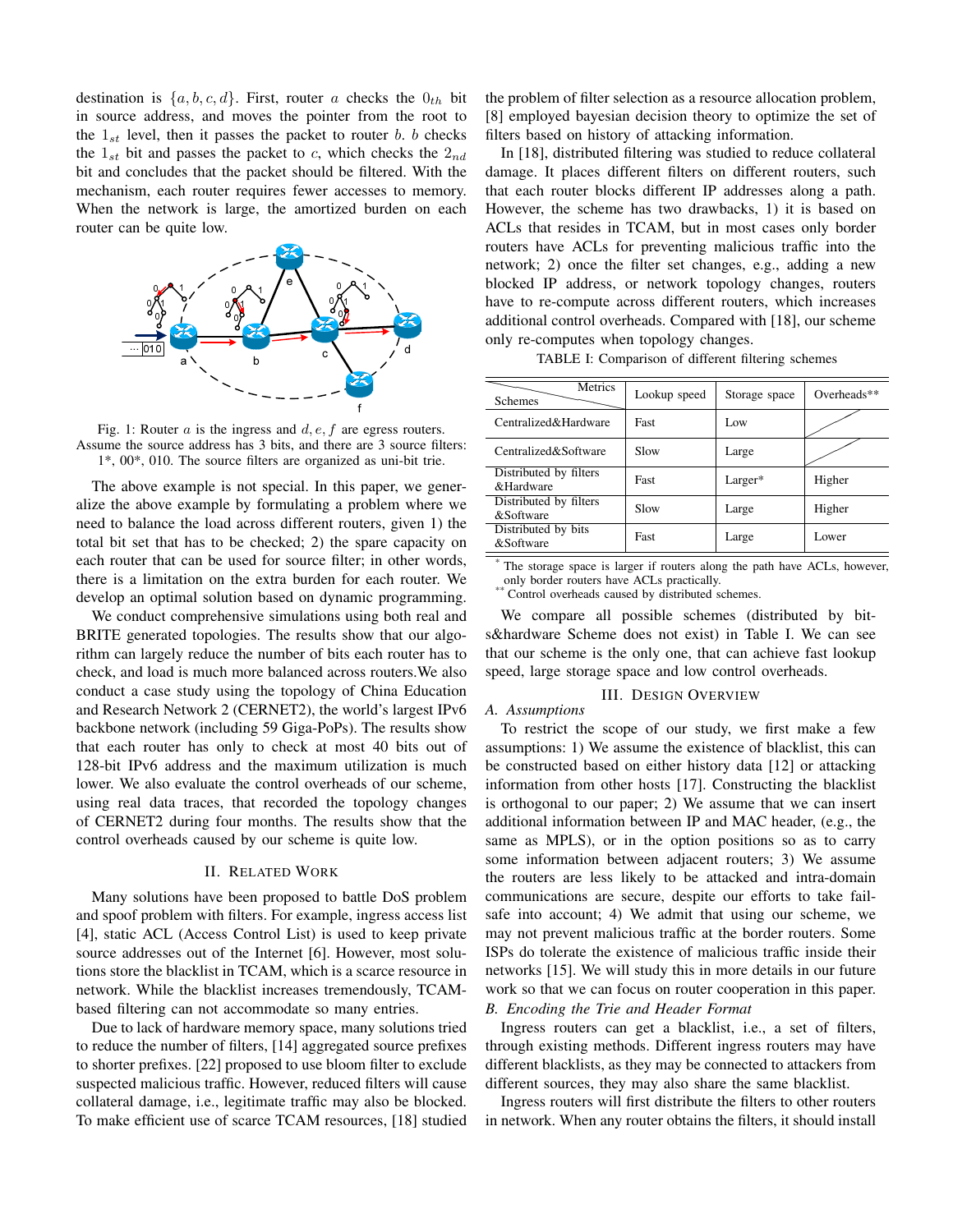them in software, i.e., construct a trie. In this paper, we will focus on leaf-pushed uni-bit trie [20], where each trie node either points to a prefix index or a child node, and it is easy to extend this work to other tries, e.g., multi-bit trie.

After constructing the trie, routers should encode each node with a node index. The encoding results should be consistent across different routers, i.e., we should assign node index 1, 2, 3, . . . to the trie nodes following some rule (please refer to [21]). After encoding the trie, the router should store the nodes linearly in memory, therefore, the router can get the trie node in constant time after obtaining the node index. Besides, the node index can be *empty*, i.e., previous routers have checked all bits and concluded that a packet should not be filtered. The empty state is encoded to be 0.





Fig. 3: Covering tree rooted at router *a* in Fig. 1, with maximum depth be 2.

An additional header has to be inserted into all data packets that travel through the network. Fig. 2 shows the format of the additional header, which has 32 bits, equivalent to MPLS header. The new header has two fields, the first field denotes the ingress router, and the second denotes the node index.

#### *C. Data and Control Plane*

*1) Data Transmission:* Upon receiving a packet, router should first obtain the fields of ingress router and node index from the additional header. If the node index is empty, then the router just delivers the packet to the next router. If the node index is non-empty, router finds the exact trie node according to the node index. The router also obtains the *delegated bits*, which is the bit set the router should check, then the router continues to look up the delegated bits in the trie. We will later discuss how the router obtains the delegated bits.

If the process finally arrives at some leaf node, indicating that the source address matches a filter in the blacklist, then router just discards the packet. If we can not search more deeply into the trie, indicating that the source address does not match any filter, then the node index is set to be empty. Else the node index is set to be the node index of the trie node where the lookup process stops. After setting the node index, the router delivers the packet to the next hop.

Ingress router looks up from the root node in the trie, and insert the additional header. Egress router removes the header.

*2) Control Information:* Combined with the trie and network topology information, we can compute the delegated bits on each router for traffic from different ingress routers (described in the next section), such that load is balanced among all routers. The computed results across different routers should satisfy that, all bits that appear in the trie should be checked orderly (from root to leaf nodes) by routers along any paths from ingress to egress routers.

There are three kinds of control information exchanged between routers. First, ingress router computes and distributes the delegated bits for each router. Second, ingress router should distribute the filters to other routers. thus each router can independently construct and encode the trie. When updating (inserting or deleting) on filters happens, the ingress router should notify other routers about the updates. Each update message should be tagged with a sequence number, so all routers can set up the trie consistently. Finally, the topology information can be distributed through protocols such as OSPF, and the spare capacity of each router can be known through extension of OSPF or a new protocol.

All control information is exchanged between adjacent routers, by setting TTL of control packets to be  $255<sup>2</sup>$ , we can prevent spoofed message from attackers.

## IV. OPTIMAL COVERING SCHEME

To share the load among routers, we formulate and solve the problem of computing the delegated bits on each router for traffic from different ingress routers.

*A. Problem Formulation*

Let  $G = (V, E)$  be a network, where V is the set of routers, and  $E$  is the set of links. Let  $R$  denote the set of ingress routers in the network. Let  $\mathcal L$  be a path (i.e., an ordered set of routers),  $\mathcal{P}^r$  ( $r \in \mathcal{R}$ ) be the set of paths that a packet may traverse from *r* to any other egress routers. For  $u, v \in \mathcal{L}$ , define  $u \preceq_{\mathcal{L}} v$  as node  $u$  be the predecessor of  $v$  on  $\mathcal{L}$ .

Let  $T^r = \{b_0, b_1, \ldots, \}, \, (r \in \mathcal{R}, \, 0 \leq b_i \leq 31 \, \text{ for IPv4}, \,$ and  $0 \leq b_i \leq 127$  for IPv6) be the ordered (i.e.,  $b_i < b_j$ , if  $i < j$ ) set of bits that should be checked for traffic from ingress router  $r \in \mathcal{R}$ . Each router only checks a few bits in source addresses, let  $\mathcal{B}_{v}^{r} \subseteq \mathcal{T}^{r}$  be the delegated bits that *v* checks for traffic from *r*, and  $\vec{B}^r = (\mathcal{B}_{v_1}^r, \mathcal{B}_{v_2}^r, \ldots), v_i \in V$  be a vector representing a *covering scheme* for traffic from *r*. Along all paths from ingress to egress, all routers cooperatively check  $T<sup>r</sup>$  from higher<sup>3</sup> to lower bits. Each router in the network has limited capacity due to CPU limitations. We model this as the maximum number of additional bits in source addresses that the router can process. Let  $C_v$  be the capacity of  $v$ . To balance the load across the network, let  $f^r(v)$  be the utilization function on node *v* for ingress router *r*, i.e.,  $f^r(v) = \frac{|B^r_v|}{C_v}$ .

Considering some ISPs do not want malicious traffic penetrates deeply into their networks, we define the *maximum depth*, i.e., distance that malicious traffic could travel before being filtered. Let  $d(u, v)$  be the distance between node  $u$  and *v*, *k* be the maximum depth, e.g.,  $k = 0$  if the ISP forces all traffic be filtered at border routers. ISP administrator can select *k* based on a tradeoff between security and load balancing. Then we can formulate the problem as follows,

$$
\min \max_{v \in V, r \in \mathcal{R}} f^r(v) \tag{1}
$$

$$
\text{s.t. } |\mathcal{B}_v^r| \le C_v, \forall v \in V, r \in \mathcal{R} \tag{2}
$$

$$
\bigcup_{v \in \mathcal{L}} \mathcal{B}_v^r \supseteq \mathcal{T}^r, \forall \mathcal{L} \in \mathcal{P}^r, r \in \mathcal{R}
$$
 (3)

<sup>&</sup>lt;sup>2</sup>TTL is set to be 255 if communication entities are directly connected <sup>3</sup>Here, let the most significant bit be the highest order bit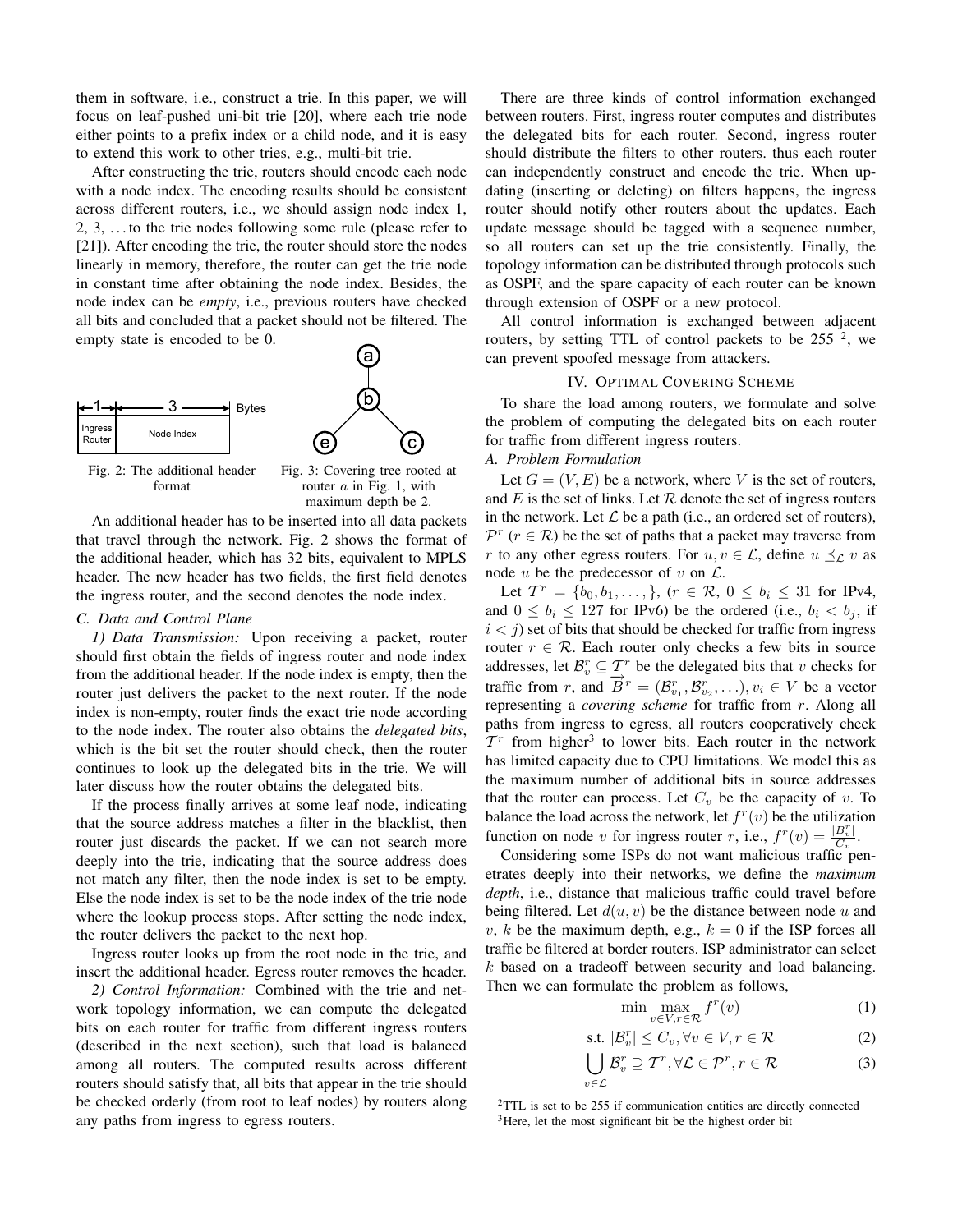$$
\bigcup_{u \preceq_{\mathcal{L}} v} \mathcal{B}_u^r = \mathcal{T}^r \text{ or } \bigcup_{u \preceq_{\mathcal{L}} v} \mathcal{B}_u^r = \{ p \in \mathcal{T}^r | p > q, \forall q \in \mathcal{B}_v^r \},
$$
  

$$
\forall r \in \mathcal{R}, \mathcal{L} \in \mathcal{P}^r, v \in \mathcal{L}
$$
  
(4)

$$
\mathcal{B}_v^r = \emptyset, \forall r \in \mathcal{R}, \forall v, d(v, r) > k \tag{5}
$$

Eq. (1) specifies the objective to minimize the maximum utilization on all routers. Eq. (2) indicates the constraint on capacity. Eq. (3) states that all bits must be covered along any path that a packet can traverse. Eq. (4) states that on any path from ingress to egress, if not all bits have been checked, then the successor node should check lower bits. Eq. (5) expresses the maximum depth the administrator set.

The solution to the problem is called the optimal covering scheme.

|        | <b>TABLE II: Notation List</b> |
|--------|--------------------------------|
|        |                                |
| lefton |                                |

| Notation                                             | Definition                                              |
|------------------------------------------------------|---------------------------------------------------------|
|                                                      | set of nodes                                            |
| $\mathcal R$                                         | set of ingress routers                                  |
| L                                                    | a path                                                  |
| $\boldsymbol{r}$                                     | an ingress router                                       |
| $\mathcal{P}^\tau$                                   | set of paths that a packet can traverse from r          |
|                                                      | to egress routers                                       |
| $\mathcal{T}^r$                                      | set of ordered bits that should be checked for          |
|                                                      | packets from $r$                                        |
| $\frac{\mathcal{B}^{r}_{v}}{\overrightarrow{B}^{r}}$ | set of bits that node $v$ checks for packets from $r$   |
|                                                      | a covering scheme for $r$                               |
| $C_v$                                                | capacity of node $v$                                    |
|                                                      | utilization function on node $v$ for ingress router $r$ |

#### *B. Finding the Optimal Covering Scheme*

In this section, we will present the algorithm *Opt-Cover()* to find the optimal covering scheme by dynamic programming.

Note that in Eq. (1)-(5), variables for different ingress routers do not interact, So it can be decomposed to a number of subproblems, one for each ingress router.

We can obtain a spanning tree rooted at an ingress router and towards all egress routers, and the height of the tree is less than the maximum depth  $k$ . For example, suppose  $k = 2$ in Fig. 1, then we can get a tree rooted at ingress router *a* as shown in Fig. 3. We call the spanning tree *covering tree*, which has to cover all bits that has to be checked, more specifically, all paths from root to any leaf nodes should cover all bits.

Intrinsically, if a tree has to cover *i* bits and the root checks the highest *j* bits, then each sub-tree rooted at children of the root nodes has to cover *i*−*j* bits. Suppose we know the optimal cover for each sub-tree, then we can compute the optimal cover for the entire tree by trying different number of delegated bits on the root node. For example, if the tree in Fig. 3 has to cover 3 bits, and capacity of each node is 2. If node *a* checks 0 bit, sub-tree rooted at node *b* should cover 3 bits, the maximum utilization of the optimal cover for the sub-tree (*b* checks 2 bits and *c, e* each checks 1 bit, or *b* checks 1 bit and *c, e* each checks 2 bits) is 100%, and the maximum utilization of the optimal cover for the entire tree is 100%. If node *a* checks 1 bit, sub-tree rooted at *b* should cover 2 bits, the maximum utilization of the optimal cover for the sub-tree (*b* checks 1 bits and *c, e* each checks 1 bit) is 50%, and the maximum utilization of the optimal cover for the entire tree is 50%. If *a*

checks more than 1 bit, the maximum utilization of the optimal cover will be more than 50%. Thus we can conclude that the optimal cover is:  $a$  checks the  $0<sub>th</sub>$  bit,  $b$  checks the  $1<sub>st</sub>$  bit, and *c, e* each checks the 2*nd* bit.

Let  $\mathcal{O}(v, n)$  be the Min-max utilization if covering tree rooted at node *v* has to cover *n* bits,  $\mathcal{O}_i(v, n)$  be the Min-max utilization if covering tree rooted at node *v* has to cover *n* bits, and *v* itself has to check *j* bits. Let  $\mathcal{N}(v, n)$  be the number of delegated bits on *v* if Min-max utilization is achieved on the covering tree that is rooted at  $v$  and has to cover  $n$  bits. Let *Parent*( $v$ ) be the parent node of  $v$ . Algorithm Opt-Cover() computes the delegated bits of each node as follows.

|  |  | <b>Algorithm 1: Opt-Cover()</b> |
|--|--|---------------------------------|
|--|--|---------------------------------|

|                | $\cdot$ $\tau$ <sup>r</sup><br>Input                                                                                                                                       |
|----------------|----------------------------------------------------------------------------------------------------------------------------------------------------------------------------|
|                | $\colon\; \mathcal{B}_{v}^{r}, \forall v\in V$<br>Output                                                                                                                   |
|                | <b>Initialzation</b> : $\mathcal{B}_v^r = \emptyset, \forall v \in V$                                                                                                      |
| $\mathbf{1}$   | begin                                                                                                                                                                      |
| $\overline{2}$ | PreOrder traverse the Covering tree and push nodes into <i>Stack</i>                                                                                                       |
| 3              | while $Stack \neq null$ do                                                                                                                                                 |
| 4              | $v = Pop(Stack)$ for $i = 0, 2, ,  Tr $ do                                                                                                                                 |
| 5              | <b>if</b> v is a leaf node <b>then</b>                                                                                                                                     |
| 6              | $\mathcal{O}(v,i) = \frac{i}{C_v}, \mathcal{N}(v,i) = i;$                                                                                                                  |
| 7              | else                                                                                                                                                                       |
| 8              | <b>for</b> $i = 0, 2, , i$ <b>do</b>                                                                                                                                       |
| 9              | $\mathcal{O}_j(v, i) = \frac{j}{C_v}$                                                                                                                                      |
| 10             | foreach child node $u$ of $v$ do                                                                                                                                           |
| 11             | $\mathcal{O}_j(v, i) = \max\{\mathcal{O}_j(v, i), \mathcal{O}_j(u, i - j)\}\$                                                                                              |
| 12             | $\mathcal{O}(v,i) = \min_{i=0,2,\ldots,i} \mathcal{O}_i(v,i)$                                                                                                              |
| 13             | $\mathcal{N}(v, i) = j$ , where $\mathcal{O}_j(v, i) = \mathcal{O}(v, i)$                                                                                                  |
|                |                                                                                                                                                                            |
| 14             | if $\mathcal{O}(r, \mathcal{T} ) \leq 100\%$ then                                                                                                                          |
| 15             | PostOrder traverse the Covering tree and push node into                                                                                                                    |
|                | Stack                                                                                                                                                                      |
| 16             | while $Stack \neq null$ do                                                                                                                                                 |
| 17             | $v = Pop(Stack)$                                                                                                                                                           |
| 18             | $len(v) =$                                                                                                                                                                 |
| 19             | $len(Parent(v)) + \mathcal{N}(v,  \mathcal{T}  - len(Parent(v)))$<br>$\mathcal{B}_{v}^{r} = \{T_{i}^{r}    T^{r}  - 1 - len(v) \leq i <$<br>$ T^r  - 1 - len(Parent(v))\}$ |

The input of Algorithm Opt-Cover() is the set of bits that have to be checked for traffic from an ingress router, and the output is the delegated bits on each router. Basically, Algorithm Opt-Cover() first traverses from leaf nodes to root, following a dynamic programming structure. After computing the optimal cover, if the Min-max utilization is larger than 100%, then there does not exist a feasible solution. else the algorithm traverses from the root to leaf nodes and computes the delegated bits on each node.

*Theorem 1:* The complexity of Algorithm Opt-Cover() is  $O(|V| \times (|\mathcal{T}^r|^2)).$ 

*Proof: Stack* has less than |*V*| nodes initially. The number of loops in line 4 and line 8 is less than  $|T^r|$ . The number of loops in line 10 is bounded by a constant.

The complexity of Opt-Cover() is low, and linearly increases with *V*. Thus the algorithm adapts to large scale network.

#### *C. Distributing the Optimal Covering Scheme*

Configuring the delegated bits on all routers is almost impossible for a large scale network, we need a distribution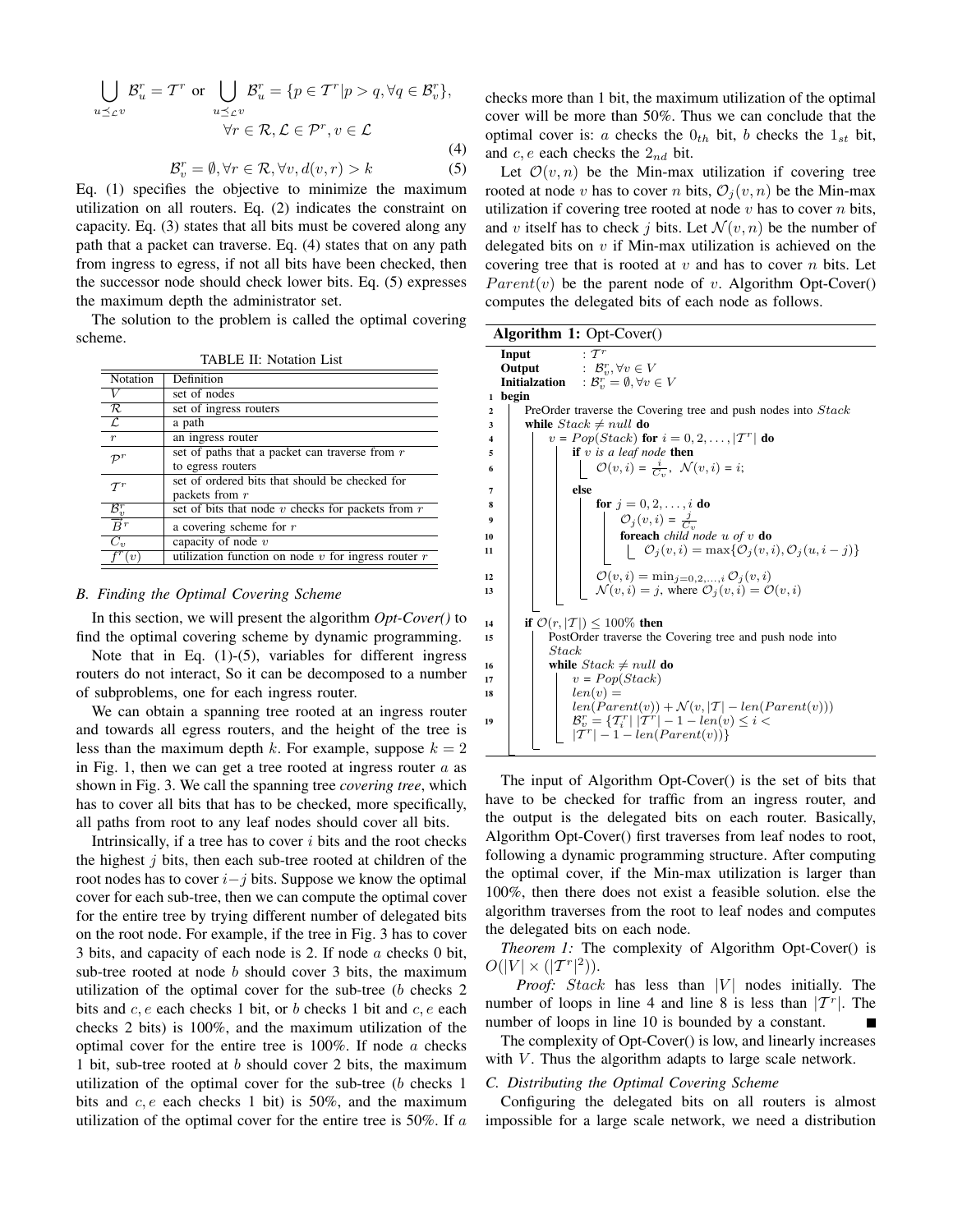mechanism. Computed results should be distributed from ingress router towards egress routers. During setup time, the ingress router should first check all bits, and compute the optimal covering scheme. Then it will send the scheme to its children along the covering tree rooted at itself. The child receives the scheme, checks all bits except the delegated bits of its ancestors, then sends an acknowledgement (ACK for short) to its parent. After the parent receives ACKs from all children, the parent will check the delegated bits of the optimal covering scheme. The children will recursively repeat this process until egress routers receive the scheme.

Continue the example in Fig. 3, router *a* first checks all three bits, and passes the optimal covering scheme to *b*. *b* sets its delegated bits be  $1_{st}$  and  $2_{nd}$  bits and send ACK to *a*. *a* receives the ACK, and sets its delegated bits be 0*th* bit. At the same time, *b* will send the optimal covering scheme to router *c* and *e*. *c* and *e* set their delegated bits be  $2_{nd}$  bit and send ACKs to *b*. After receiving ACKs from both *c* and *e*, *b* will set its delegated bits be 1*st* bit.

When topology changes, e.g., links/nodes fail, the upstream routers of the changed links/nodes should check all bits except the delegated bits of their ancestors. Thus malicious traffic will be filtered before arriving at the changed links/nodes. When ingress router finds the changes, it first checks all bits, computes the new optimal covering scheme, and repeats the distribution process.

*Theorem 2:* At any time, all bits will be covered by the covering tree.

*Proof:* If the covering tree only has one level, i.e., only one router, it will check all bits at any time. Suppose a covering tree that has *k* levels can cover all bits at any time. Then if a covering tree has  $k+1$  levels, before the root router receives all ACKs from its children, root router will check all bits. During the time, all sub-trees, that root at its children and have less than  $k + 1$  levels, will cover all bits other than delegated bits of the root router. Thus when root router receives all ACKs and only checks the delegated bits, the covering tree can still cover all bits.

We can distribute the delegated bits across routers based on the extension of OSPF [23]. The protocol works in a similar way with OSPF, that has to re-distribute the link state database when topology changes. All control messages can be piggybacked in the extension of OSPF control messages. Thus our scheme will not increase the number of exchanged messages between routers.

#### *D. Discussions on some practical issues*

**Configuration Cost:** Our scheme may raise concerns regarding additional configuration cost. We have designed a light-weight protocol to distribute the covering scheme (Section IV-C); so we need to maintain a blacklist on the border router, and the configuration complexity is the same with traditional mechanism.

**Topology and Filter Changes:** Network paths are normally stable (topology changes daily [13]). In the case where the border router has to re-compute and distribute a new covering scheme, it may introduce congestion for a short period of time. In practice, we believe this is tolerable for current routers. Filters, or blacklist, changes more frequently. To prevent oscillation when the filter set changes, we set the total bit set (which should be checked) to be all bits in source address.

## V. PERFORMANCE EVALUATION

### *A. Simulation Setup*

Opt-Cover() is the key component of the mechanism that we designed. We evaluate the performance of the algorithm using both BRITE [1] generated topologies and real topologies. A case study on CERNET2 will be discussed in the next section.

*1) BRITE Topology:* We generate topologies with routers from 100 to 500. The average number of links per new router is set to be 2 to 10. We allow the most specific IP source address filtering, thus we set the number of bits that will be checked to be 32 (for IPv4). On each router, we set the capacity constraint to be 4 to 64. According to [9][5], we set the number of border routers to be 2 to 20. Among the border routers, we randomly select one as ingress router, and others as egress routers. We set the maximum depth *k* to be infinity, i.e., malicious traffic should be filtered inside the network. The default value and other parameters are in Table III.

TABLE III: Parameter table of brite-generated topologies

| No. Routers | $\alpha$ / $\beta$ | Placement          | links/new router |
|-------------|--------------------|--------------------|------------------|
| 300         | 0.15/0.2           | Random             |                  |
| Mode        | Model              | No. Border Routers |                  |
| Router Only | Waxman             |                    | $+\infty$        |

| TABLE IV: Parameter table of real topologies |  |  |  |  |
|----------------------------------------------|--|--|--|--|
|----------------------------------------------|--|--|--|--|

|                      | No. Routers | No. Edges | Avg. links/new router |
|----------------------|-------------|-----------|-----------------------|
| <b>CERNET</b>        | 110         | 238       | 2.16                  |
| AS 1221              | 104         | 151       | 1.45                  |
| AS 1239              | 315         | 972       | 3.09                  |
| AS $325\overline{7}$ | 161         | 328       | 2.04                  |
| AS 6461              | 128         | 372       | 2.90                  |

*2) Real Topology:* We obtain the real topology of CERNET, which is a medium-scale IPv4 network with 110 routers and 238 links. We also obtain four real topologies (AS 1221, AS 1239, AS 3257, AS 6461) from Rocketfuel [19]. The details of real topologies are in Table IV.

We set ingress-base filtering as a benchmark for comparison. Our evaluation metric is the Min-max utilization (utilization for short) on all routers. The results are averaged by 100 independent and random experiments.

#### *B. Simulation Results*

Fig. 4 shows the relation between utilization and network size and compares Opt-Cover() with ingress-based filtering. We set the number of routers to be 100 to 500. In Fig. 4, we see that the utilization of Opt-Cover() decreases with network size. For example, when the network has 100 nodes, the utilization is 39.65%, when the network has 500 nodes, the utilization decreases to be 29.74%. This is because when the network size increases, the path from ingress to egress router becomes longer, thus more routers will share the load. Compared to ingress-based filtering, the utilization of Opt-Cover() is much lower. The utilization of Opt-Cover() stays below 40%, on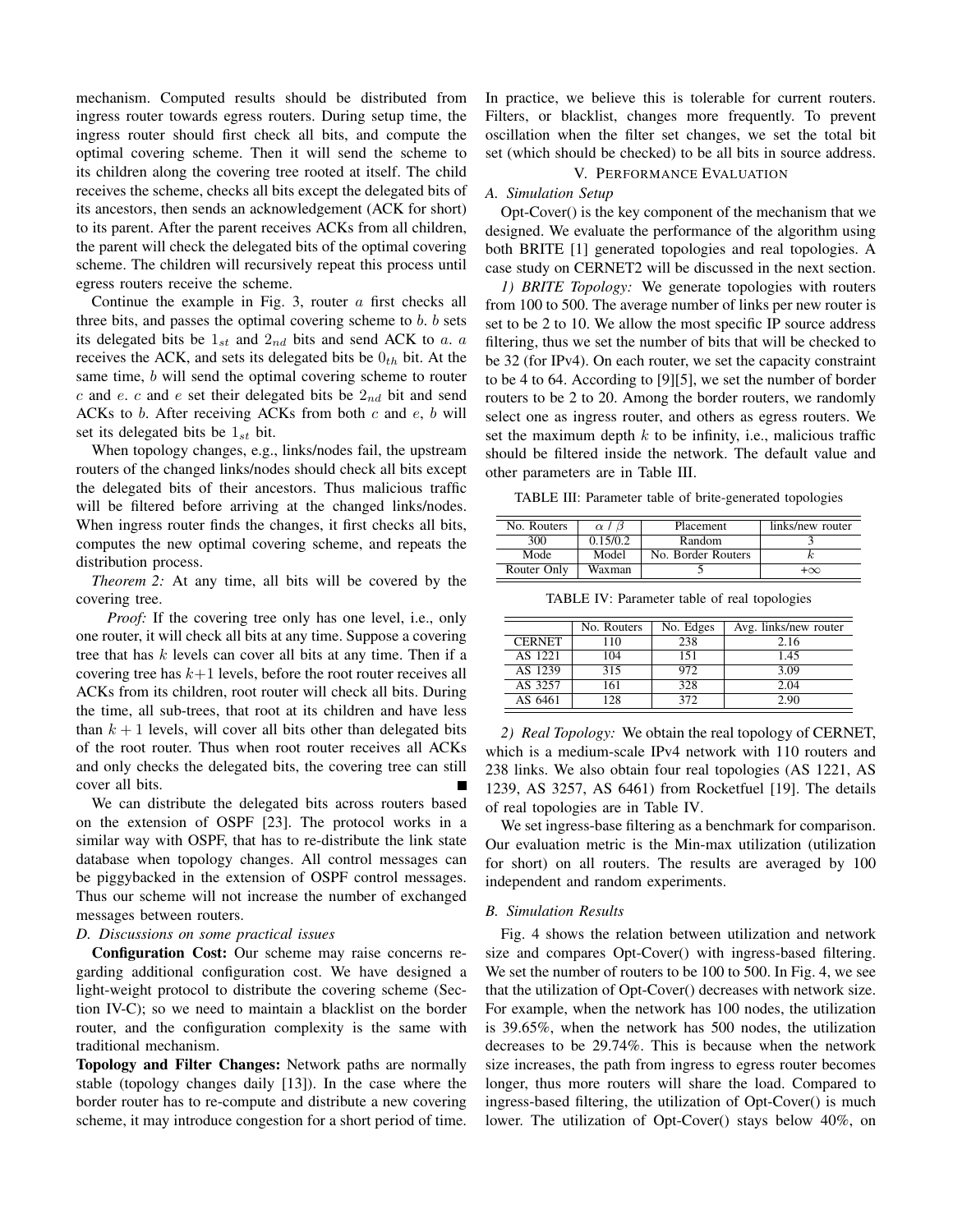

Fig. 4: Utilization as a function of network size.



Fig. 6: Utilization as a function of number of border routers.

the contrary, the utilization of ingress-based filtering stays around 155% (here, we do not put limit on router capacity, i.e., utilization can exceed 100%). Actually, the ingress-based filtering is insensitive to network topology, including number of border routers, this is obvious because the ingress router takes all responsibility for filtering malicious traffic.

Fig. 5 shows the relation between utilization and network degree (links/(new router)). We see that the utilization of Opt-Cover() increases with network degree, this is because the path from ingress to egress becomes shorter when degree increases. However, considering the average degree of Internet is less than 3 (links/(new router)) [19][7], we believe that essential benefits can be obtained from our mechanism.

In Fig. 6, we study the impact of number of border routers on utilization. We see that the utilization of Opt-Cover() increases with the number of border routers. When there are 20 border routers, the utilization reaches almost 50%. This is because in Opt-Cover(), all paths from ingress to egress routers have to cover the bits that should be checked, thus more paths lead to more constraints on the optimal solution. However, according to [9], most networks have less than 10 border routers, thus our conclusion is the same as Fig. 5.

Fig. 7 shows the utilization of Opt-Cover() and ingressbased filtering under different topologies. The results are similar with results on BRITE generated topologies. Under all topologies, Opt-Cover() performs much better than ingressbased filtering. And the performances of Opt-Cover() on different topologies are related to the size and degree of topologies. For example, AS 6461 has only 128 nodes while the degree of it is almost 3.0, thus the utilization of Opt-



Fig. 5: Utilization as a function of network degree.



Fig. 7: Utilization on real topologies.

Cover() on AS6461 is the highest (35.78%).

Note that we compute the average utilization based on multiple experiments. On average, our algorithm is much better than ingress-based filtering. Although our algorithm may not perform so well under some topologies, such as topologies that ingress router is adjacent with some egress routers. However, we believe that there exists a wide range of application for our mechanism.

## VI. A CASE STUDY

We conduct a case study with the real topology information of CERNET2. CERNET2 has two international exchange centers connecting to the foreign Internet, Beijing (CNGI-6IX) and Shanghai (CNGI-SHIX). We want to block malicious traffic between CNGI-6IX and CNGI-SHIX along a predefined path, i.e., {Beijing, Tianjin, Jinan, Hefei, Nanjing, Shanghai}. Each router has limited capacity, as shown in Fig. 9 (the top bar), estimated based on performance data of routers.

Traditional source filtering places the filters either in Beijing or Shanghai, and needs to check 128 bits (CERNET2 is an IPv6 network) in source addresses. The additional burden exceeds the left capacity. And the maximum utilization across all routers reaches 160% when filters are place in Beijing.

Fig. 9 (the bottom bar) shows the results computed by Opt-Cover(). Out of 128 bits, the routers check at most 40 bits (on the router in Shanghai) in source addresses. The maximum utilization is only 36.11%, on the router in Tianjin.

Considering the control overheads, in Figure 10, we plot the estimated number of re-computations, which will consume CPU resources on routers and cause re-distribution of new optimal covering scheme (see Section IV-C), using the real